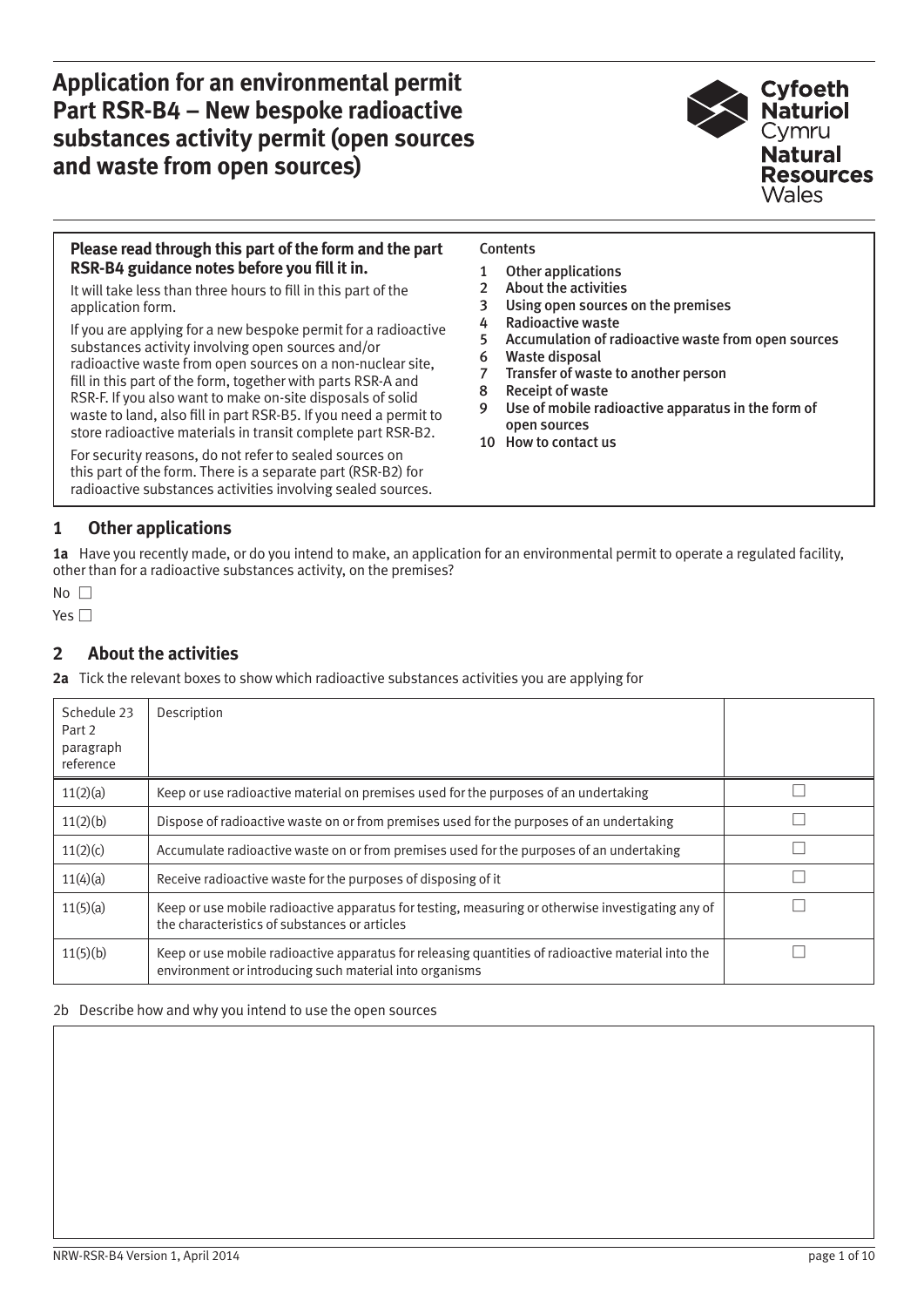## <span id="page-1-0"></span>**2 About the activities, continued**

**2c** Where and how will you store the open sources when they are not in use?

### **3 Using open sources on the premises**

Only answer this section if you are applying for an activity described in Schedule 23, Part 2, paragraph 5(2)(a), 5(5)(a) or 5(5)(b) involving open sources.

**3a** Give details of the open sources that you will keep or use on the premises

| Radionuclide | Maximum activity at any one time (in becquerels) |
|--------------|--------------------------------------------------|
|              |                                                  |
|              |                                                  |
|              |                                                  |
|              |                                                  |
|              |                                                  |
|              |                                                  |
|              |                                                  |

## **4 Radioactive waste**

**4a** Enclose your assessment of how you plan to use the 'best available techniques' to reduce the amount of radioactive waste you create and have to dispose of

Document reference

**4b** Do you have an emergency role under the National Arrangements for Incidents Involving Radioactivity (NAIR) or RADSAFE schemes?

 $No \ \Box$ 

Yes  $\square$ 

**4c** Do you want us to include the standard conditions for organisations taking part in NAIR or RADSAFE on this permit?

No  $\square$ 

Yes  $\Box$ 

## **5 Accumulation of radioactive waste from open sources**

**5a** Why do you plan to accumulate radioactive waste?

**5b** How do you plan to accumulate radioactive waste?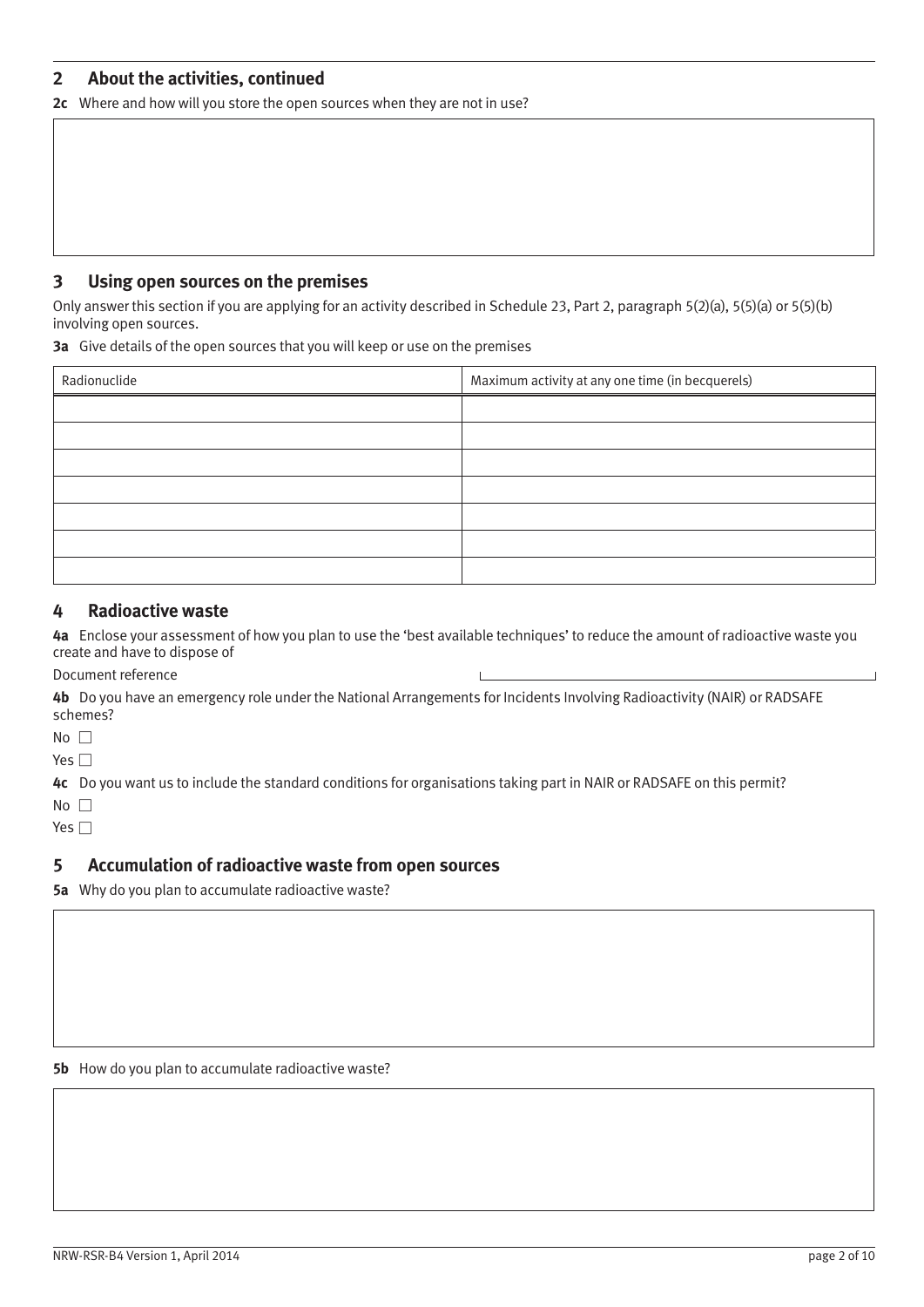## **5 Accumulation of radioactive waste from open sources, continued**

**5c** Give the chemical and physical details of the radioactive waste

**5d** How will you measure the activity of all the types of the radioactive waste?

#### **5e** Give the following details of the gaseous waste you will accumulate

| Radionuclides | Activity limits | Maximum period |
|---------------|-----------------|----------------|
|               |                 |                |
|               |                 |                |

**5f** What is the maximum volume of gaseous waste you will accumulate at any time?

#### Cubic metres

**5g** Give the following details of the aqueous liquid waste you will accumulate

| Radionuclides | Activity limits | Maximum period |
|---------------|-----------------|----------------|
|               |                 |                |
|               |                 |                |

**5h** What is the maximum volume of aqueous waste you will accumulate at any time?

Cubic metres

**5i** Give the following details of the organic liquid waste you will accumulate

| Radionuclides | Activity limits | Maximum period |
|---------------|-----------------|----------------|
|               |                 |                |
|               |                 |                |

**5j** What is the maximum volume of organic liquid waste you will accumulate at any time?

Cubic metres

**5k** Give the following details of the very low-level waste (VLLW) you will accumulate

| Cubic metres | Maximum period |
|--------------|----------------|
|              |                |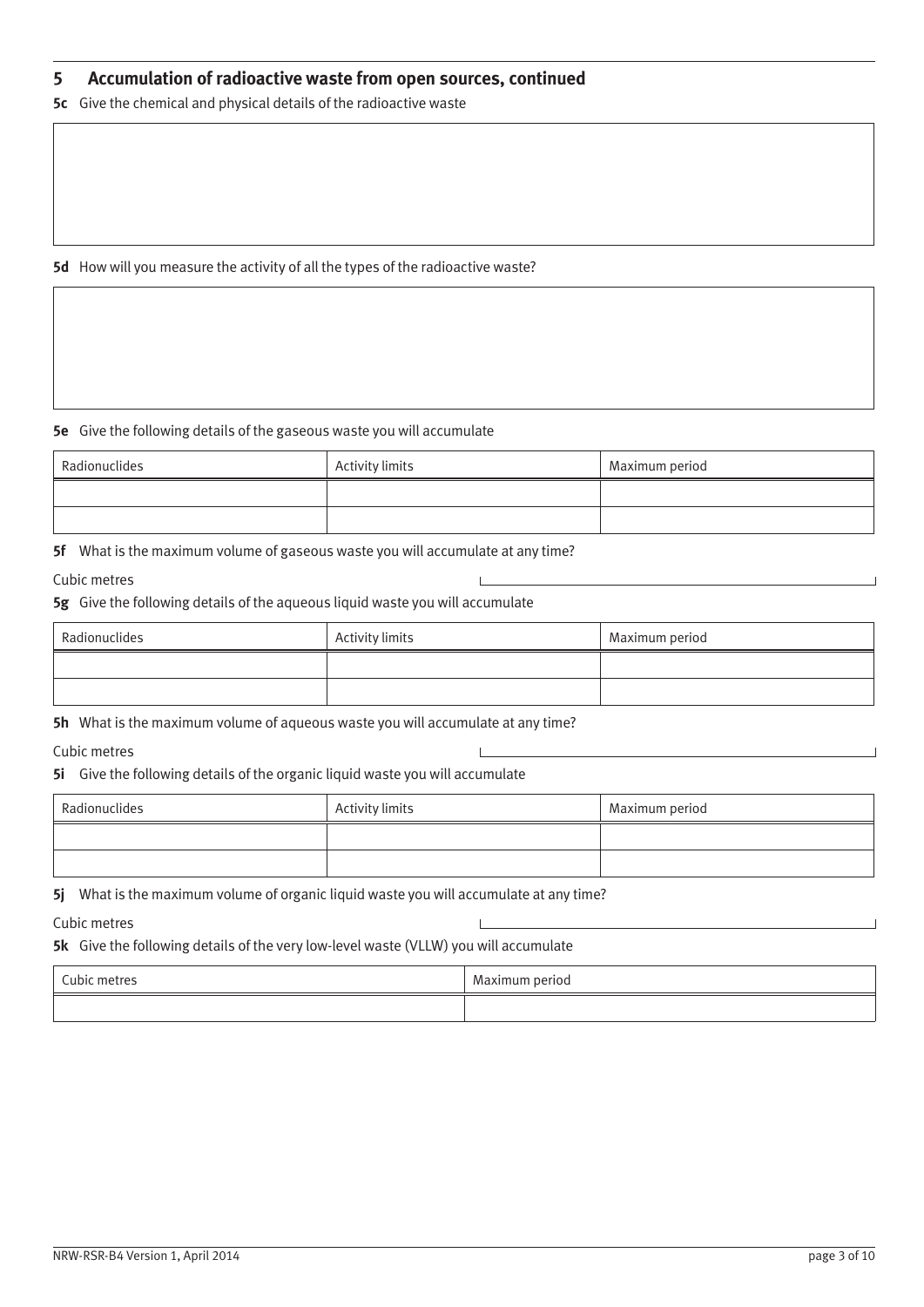# <span id="page-3-0"></span>**5 Accumulation of radioactive waste from open sources, continued**

If you plan to accumulate the VLLW for more than two weeks before you dispose of it tell us why you need the extra time

#### **5l** Give the following details of low-level solid waste (other than VLLW) you will accumulate

| Radionuclides | Activity limits | Maximum period |
|---------------|-----------------|----------------|
|               |                 |                |
|               |                 |                |
|               |                 |                |
|               |                 |                |

**5m** What is the maximum volume of low-level waste you will accumulate at any time?

## **6 Waste disposal**

Note that the guidance for part RSR-B4 is especially important for this section. This section covers the types of radioactive waste specified below. Tick all relevant boxes:

| Gaseous waste                                                                                       |  |  |
|-----------------------------------------------------------------------------------------------------|--|--|
| Aqueous waste                                                                                       |  |  |
| Solid waste to be incinerated on the premises                                                       |  |  |
| Organic liquid waste to be incinerated on the premises                                              |  |  |
| 6a Provide a description of your arrangements for disposing of radioactive waste by the above means |  |  |
| Document reference                                                                                  |  |  |

See guidance notes.

## **Discharge of radioactive gas or aqueous liquid and incineration of waste on the premises**

| 6b Indicate which discharge points or routes you plan to use                             |  |  |
|------------------------------------------------------------------------------------------|--|--|
| Tick all relevant boxes:                                                                 |  |  |
| A chimney                                                                                |  |  |
| A fume cupboard vent                                                                     |  |  |
| Other gaseous discharge                                                                  |  |  |
| An incinerator stack                                                                     |  |  |
| A public sewer                                                                           |  |  |
| A river or stream                                                                        |  |  |
| A lake, pond or reservoir                                                                |  |  |
| An estuary                                                                               |  |  |
| The sea                                                                                  |  |  |
| Your own sewage treatment works                                                          |  |  |
| Other aqueous disposal                                                                   |  |  |
| 6c Provide your assessment of the risk of radiation from the waste you plan to discharge |  |  |
| Document reference                                                                       |  |  |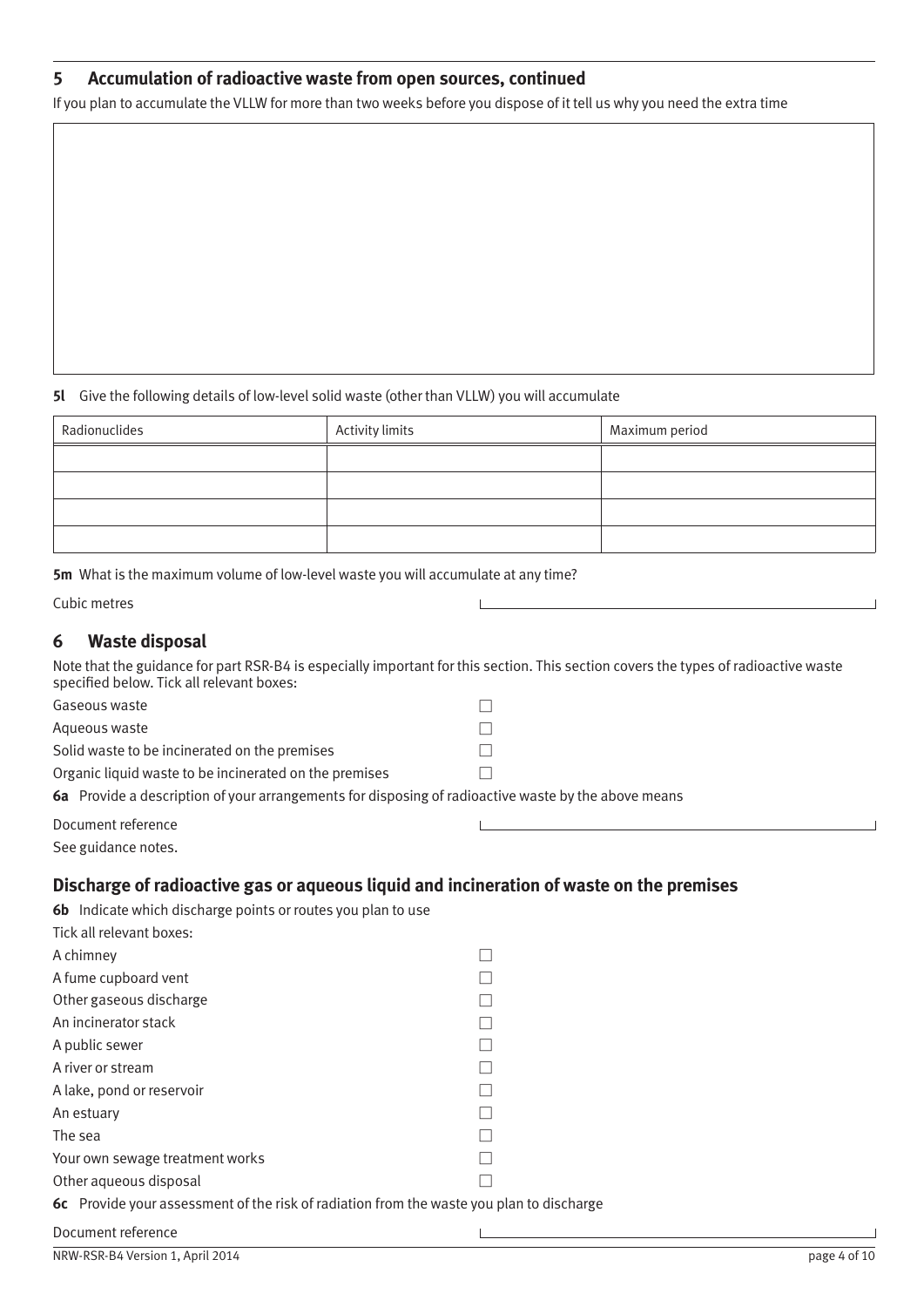# **6 Waste disposal, continued**

**6d** State the limits you need for discharge of gaseous waste

| Radionuclides | Daily disposal limits | Annual disposal limits |
|---------------|-----------------------|------------------------|
|               |                       |                        |
|               |                       |                        |
|               |                       |                        |
|               |                       |                        |

### **6e** State the limits you need for discharge of aqueous waste

| Radionuclides | Monthly disposal limits |
|---------------|-------------------------|
|               |                         |
|               |                         |
|               |                         |
|               |                         |

## **Disposal of waste by incineration on the premises**

**6f** What type(s) of incinerator do you have on the premises?

### **6g** What will you do if your incinerator breaks down?

#### **6h** Give the following details of organic liquid waste you will incinerate

| Radionuclides | Daily disposal limits | Monthly disposal limits |
|---------------|-----------------------|-------------------------|
|               |                       |                         |
|               |                       |                         |
|               |                       |                         |
|               |                       |                         |

### **6i** Give the following details of solid waste you will incinerate

| Radionuclides | Daily disposal limits | Monthly disposal limits |
|---------------|-----------------------|-------------------------|
|               |                       |                         |
|               |                       |                         |
|               |                       |                         |
|               |                       |                         |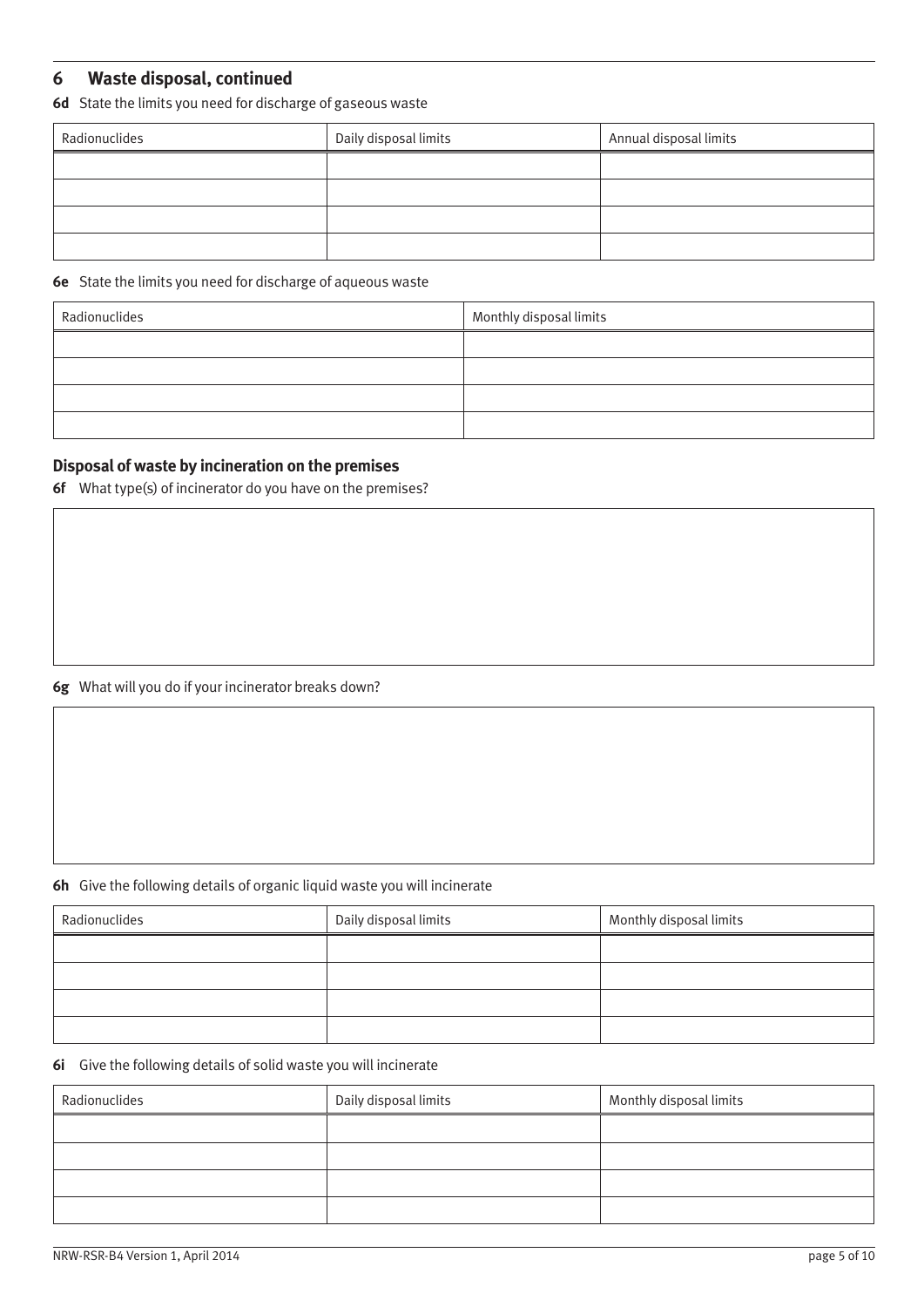# <span id="page-5-0"></span>**7 Transfer of waste to another person**

This section covers the types of radioactive waste specified below.

| Tick all relevant boxes:                                                                           |  |
|----------------------------------------------------------------------------------------------------|--|
| Organic liquid waste                                                                               |  |
| Solid waste                                                                                        |  |
| Very low-level waste                                                                               |  |
| Solid waste for the Low-Level Waste Repository (LLWR) at Drigg                                     |  |
| 7a Provide a description of your arrangements for transferring radioactive waste to another person |  |
| Document reference                                                                                 |  |

See guidance notes.

## **Organic liquid and solid waste**

**7b** Give the following details of your plans to transfer organic liquid waste

| Radionuclides | Annual disposal limits |
|---------------|------------------------|
|               |                        |
|               |                        |
|               |                        |
|               |                        |

**7c** Give the following details of your plans to transfer solid waste (excluding VLLW)

| Radionuclides | Annual disposal limits (in becquerels) |
|---------------|----------------------------------------|
|               |                                        |
|               |                                        |
|               |                                        |
|               |                                        |

**7d** Confirm whether you have contracts in place for another organisation to receive all of your organic liquid and solid waste (excluding VLLW)

Yes  $\square$ 

 $No$ 

**7e** Describe contingency arrangements should your planned transfer routes for organic liquid or solid waste become unavailable

**7f** Do you intend to transfer solid waste (excluding VLLW) to a landfill site?

Yes  $\square$ 

 $No$ 

If you do then we will contact you for further details of your proposal. See guidance notes.

## **Disposal of organic liquid or solid waste by other means**

**7g** Describe any other method you intend to use to dispose of liquid organic or solid waste

Attach your description and radiological assessment.

Document reference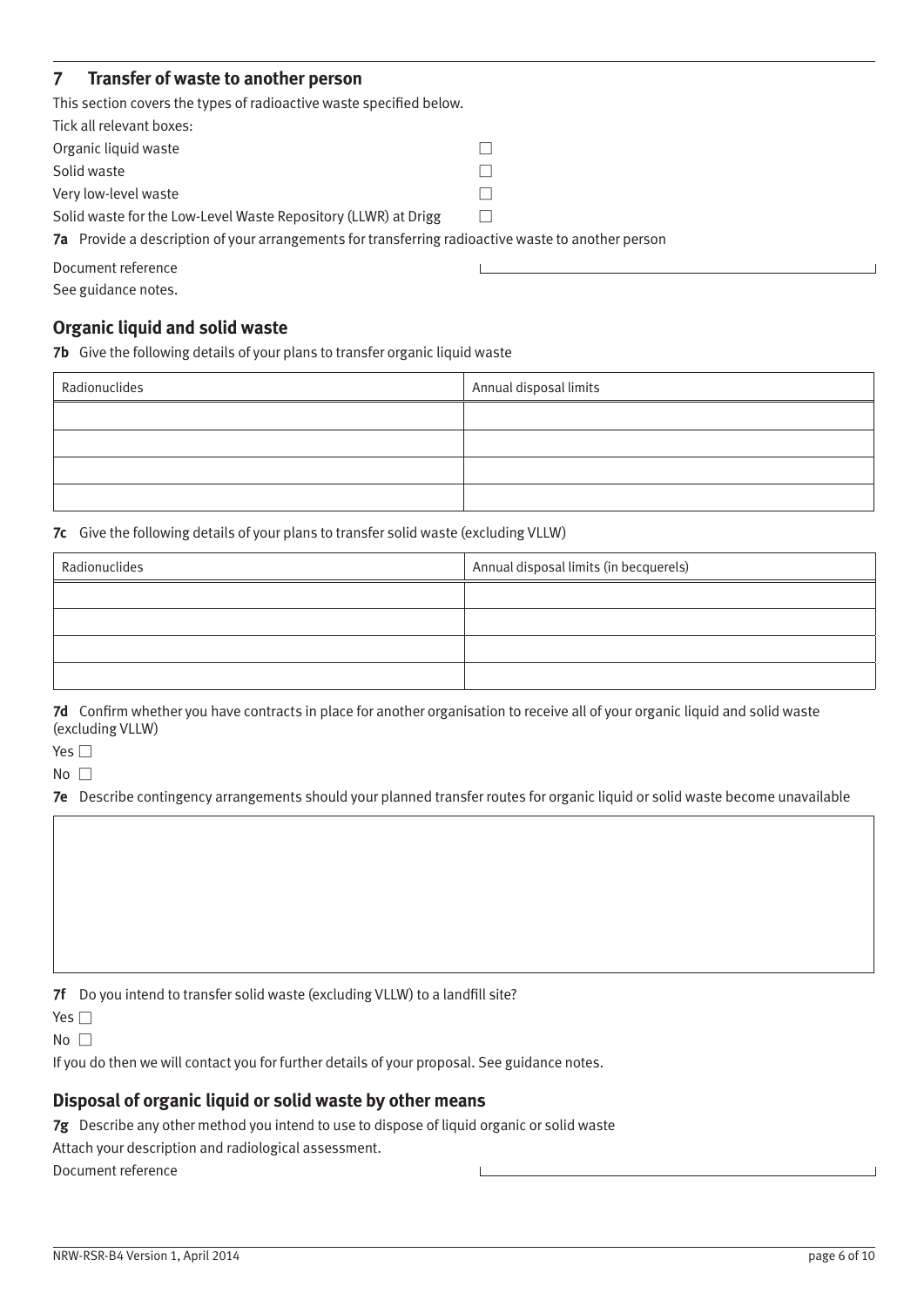| Transfer of waste to another person, continued<br>7 <sup>7</sup>                          |              |
|-------------------------------------------------------------------------------------------|--------------|
| Disposal of very low-level waste                                                          |              |
| <b>7h</b> What is the maximum amount of VLLW you plan to dispose                          |              |
| of in a month with your normal rubbish?                                                   | cubic metres |
| 7i Tell us how you plan to dispose of the VLLW                                            |              |
| It will go to a landfill site under my control                                            |              |
| A local authority (or their contractor) will collect it                                   |              |
| Another contractor will take it to landfill                                               |              |
| Other                                                                                     |              |
| Give details below; for example, tell us who will accept it and what they will do with it |              |

# **Disposal of solid wastes by transfer for the purposes of final disposal at the Low-Level Waste Repository (LLWR) at Drigg**

**7j** Confirm that you have attached a document of agreement from the site operator to receive your waste

| Confirmed          |  |
|--------------------|--|
| Document reference |  |

**7k** Will any consignment of waste for the LLWR contain alpha-emitting radionuclides in excess of 4 gigabecquerels per tonne or all other radionuclides in excess of 12 gigabecquerels per tonne?

| $-$ |  |
|-----|--|
|     |  |

 $No$ 

**7l** What is the chemical and physical nature of the waste for the LLWR?

#### Document reference

**7m** What is the maximum annual disposal activity (at the time of transfer) for the LLWR for each of the following?

| Radionuclides                     | Annual activity limit (in becquerels) |
|-----------------------------------|---------------------------------------|
| Uranium                           |                                       |
| Radium 226 plus thorium 232       |                                       |
| Other alpha-emitters <sup>1</sup> |                                       |
| Carbon 14                         |                                       |
| lodine 129                        |                                       |
| Tritium                           |                                       |
| Cobalt 60                         |                                       |
| Others $2$                        |                                       |

Notes

<sup>1</sup> 'Other alpha-emitters' in this section means alpha-emitting radionuclides with half-lives greater than three months, excluding uranium, radium 226 and thorium 232.

<sup>2</sup> 'Others' in this schedule means: beta-emitting radionuclides with half-lives greater than three months, excluding carbon 14, iodine 129 and tritium and any other radionuclides specified in writing by Natural Resources Wales.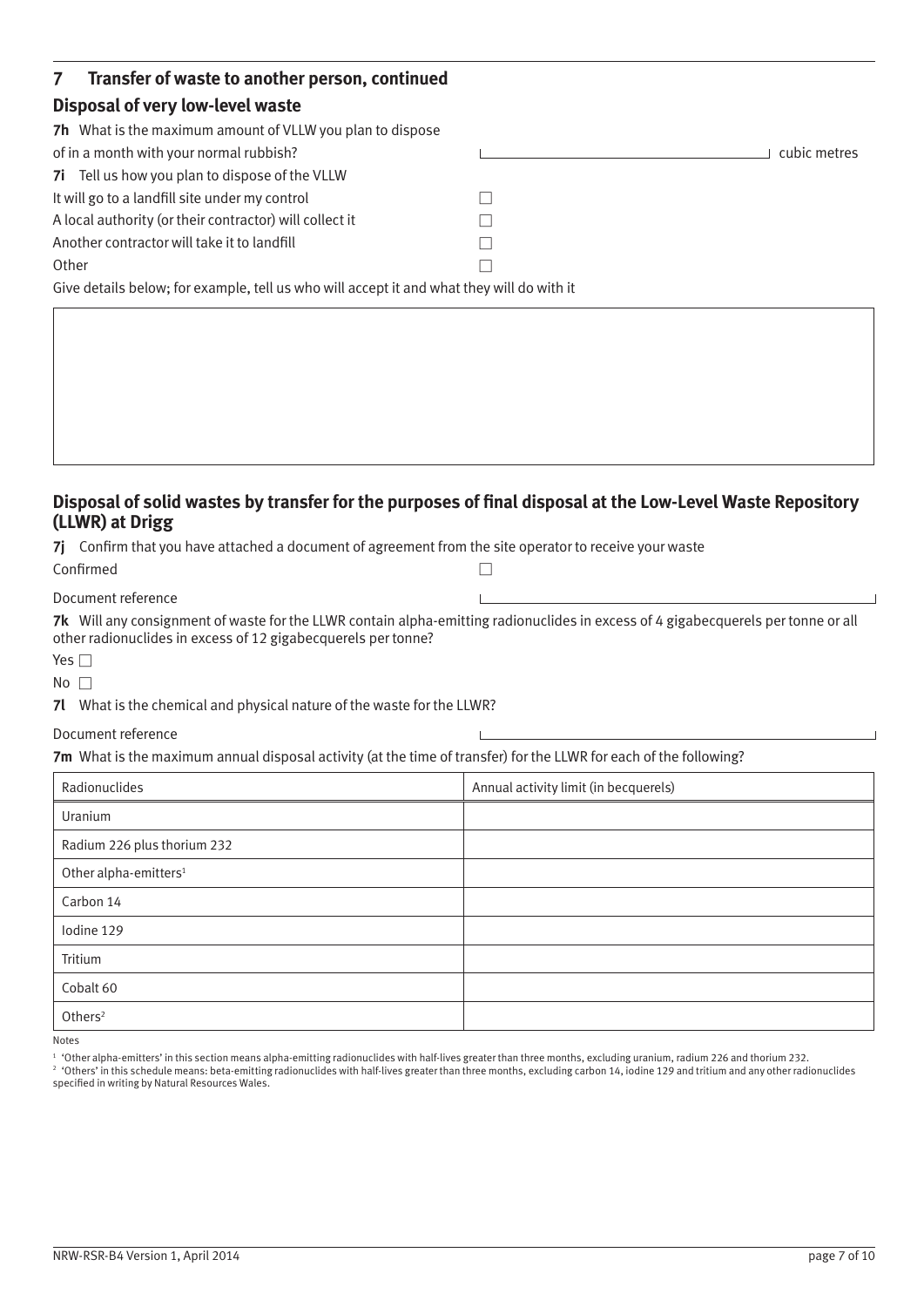## <span id="page-7-0"></span>**8 Receipt of waste**

**8a** Provide details of the origin, nature and quantity of waste from open sources to be accepted onto the premises, and how you will manage and dispose of it

Do not answer this question if the only radioactive waste that you will receive from elsewhere is that which may arise as a result of your participation in NAIR or RADSAFE.

Document reference

## **9 Use of mobile radioactive apparatus in the form of open sources**

Only answer this question if you are applying for an activity described in Schedule 23, Part 2, paragraph 5(5)(a) or 5(5)(b). **9a** Fill in the table below with details of the radioactive material that you will use in mobile form

| Radionuclides | Maximum amount <sup>1</sup> | Maximum daily release |
|---------------|-----------------------------|-----------------------|
|               |                             |                       |
|               |                             |                       |
|               |                             |                       |
|               |                             |                       |

1 This is the total radioactivity of the specified radionuclide to be used for the environmental study.

**9b** Where will the mobile radioactive apparatus be used (address or Ordnance Survey map reference if none)?

**9c** Is it within a 5 km radius of any environmentally sensitive site?

For example, an SSSI, SAC or SPA.

 $No$   $\Box$ 

 $Yes \Box$  Please give details

**9d** What is the size of the area where the radioactivity is to be used?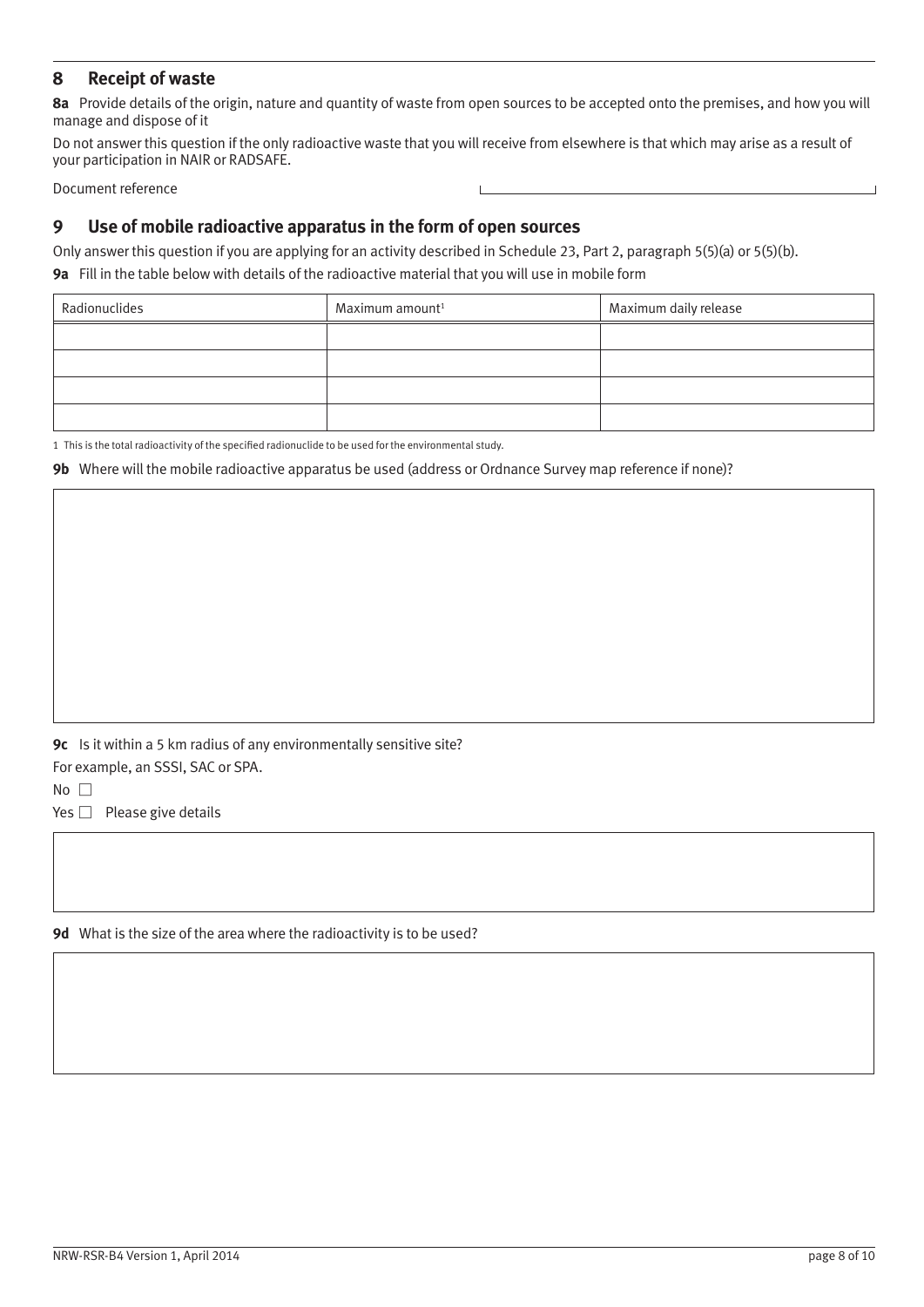## <span id="page-8-0"></span>**9 Use of mobile radioactive apparatus in the form of open sources, continued**

**9e** Which council or unitary authority is the area in?

**9f** How long will the source be used for?

**9g** Give the frequency of use over the period

**9h** Will the use release radioactive materials into the environment?

 $No$ 

Yes  $\square$ 

**9i** What measures will be in place to avoid human or animal contact with the radioactive materials when being used?

**9j** Provide your assessment of the risk of radiation from the use of mobile radioactive apparatus to release radioactivity to the environment

Document reference

Now fill in part RSR-F.

### **10 How to contact us**

If you need help filling in this form, please contact the person who sent it to you or contact us as shown below.

Phone: 0300 065 3000 Email: RSRpermitting@naturalresourceswales.gov.uk Website: www.naturalresourceswales.gov.uk